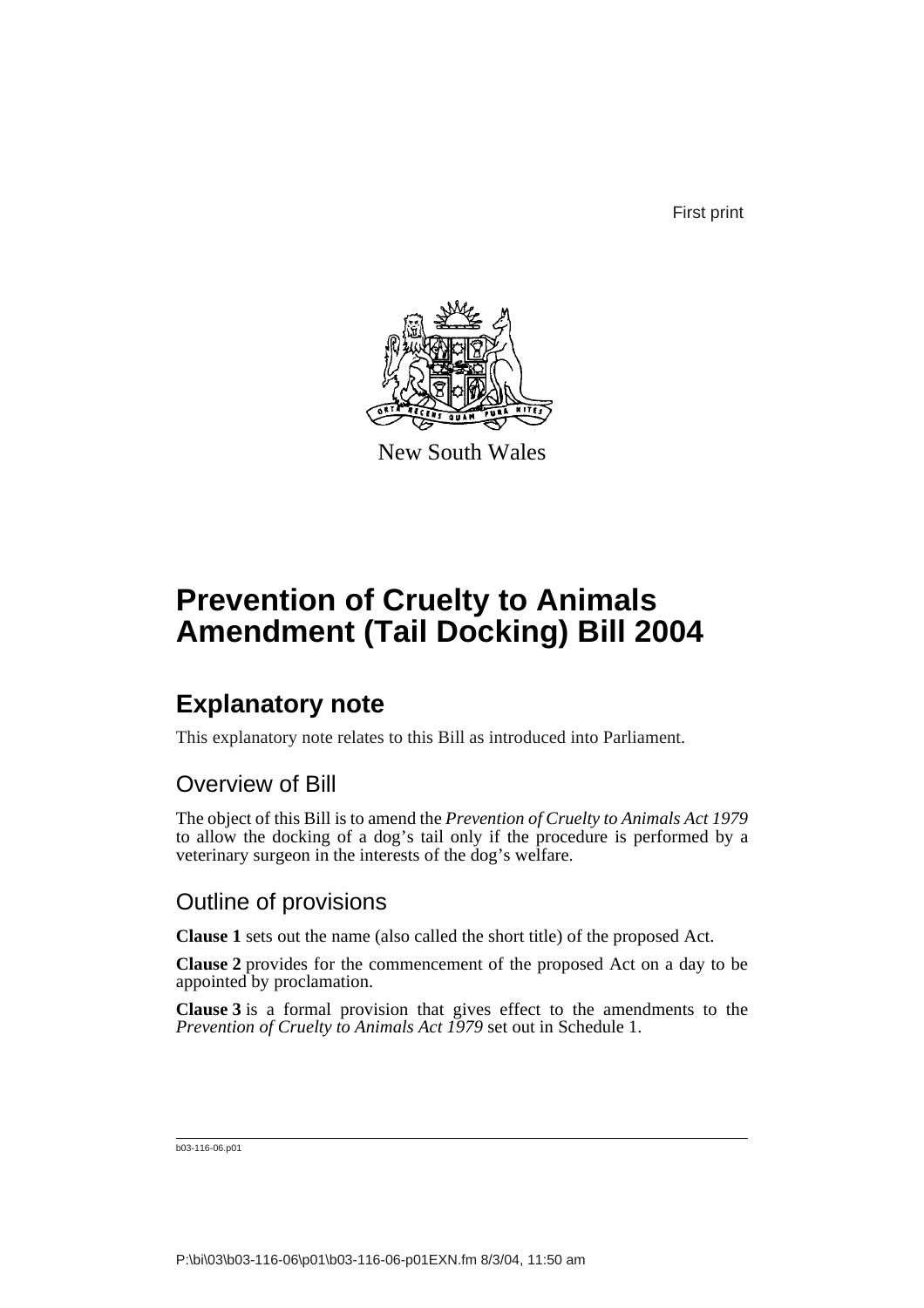Prevention of Cruelty to Animals Amendment (Tail Docking) Bill 2004

Explanatory note

#### **Schedule 1 Amendments**

Section 12 of the *Prevention of Cruelty to Animals Act 1979* (the *Principal Act*) makes it an offence for a person to dock the tail of a dog but provides a defence if the dog was less than  $\frac{2}{5}$  days old at the time of the docking or if the docking was performed by a veterinary surgeon in the circumstances prescribed, and in accordance with any conditions specified, in the regulations made under the Act.

**Schedule 1 [1] and [2]** remove these 2 defences.

**Schedule 1 [3]** creates a new defence if the docking was performed by a veterinary surgeon and was in the interests of the dog's welfare.

**Schedule 1 [4]** makes inapplicable to the offence a provision in section 24 of the Principal Act that would otherwise provide a defence if the docking was performed in the course of, and for the purpose of, providing the dog with veterinary treatment.

**Schedule 1 [5]** allows regulations of a savings or transitional nature to be made as a consequence of the enactment of the proposed Act.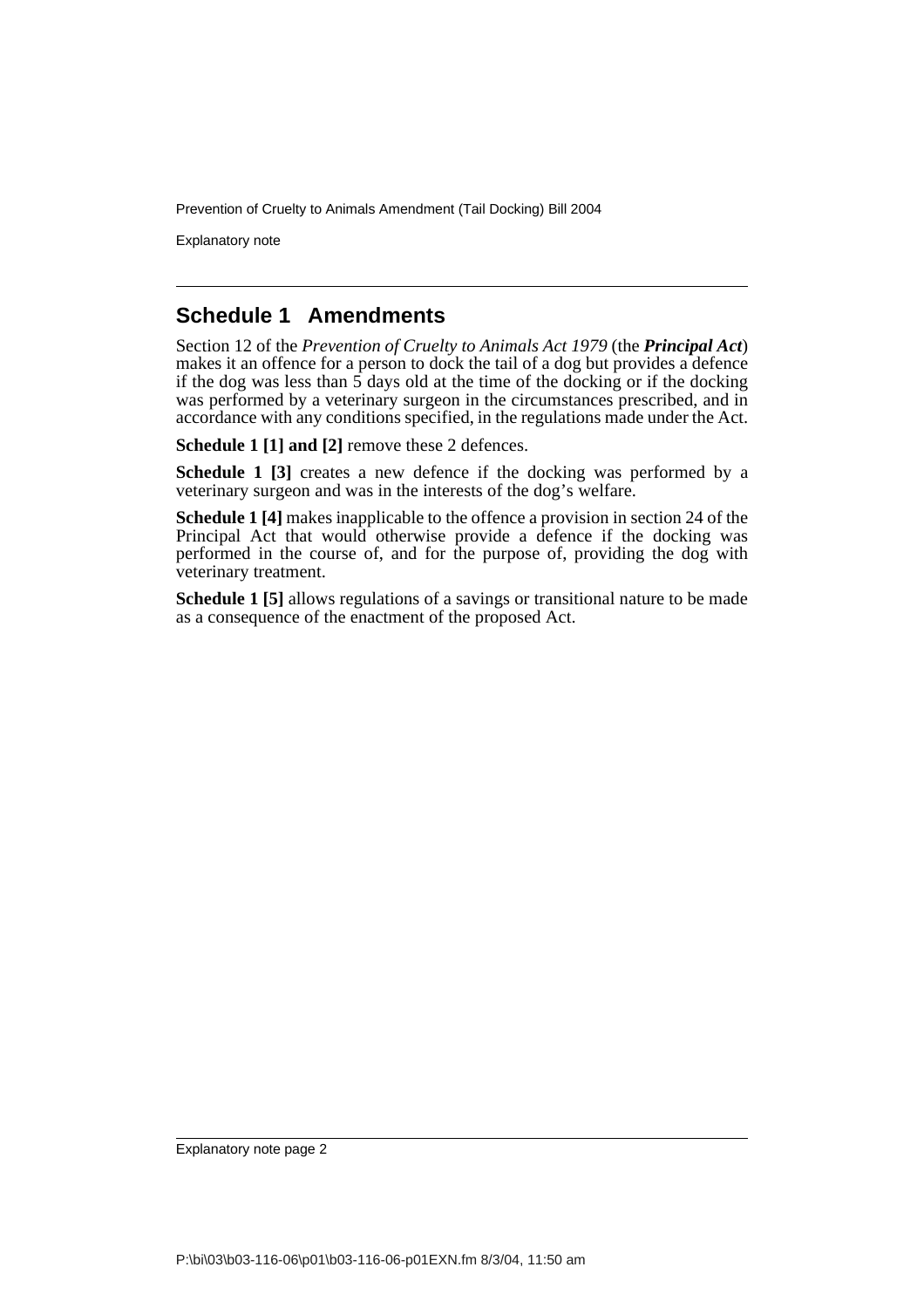First print



New South Wales

## **Prevention of Cruelty to Animals Amendment (Tail Docking) Bill 2004**

### **Contents**

|                                                                  | Page |
|------------------------------------------------------------------|------|
| Name of Act                                                      |      |
| Commencement                                                     | 2    |
| Amendment of Prevention of Cruelty to Animals Act 1979<br>No 200 |      |
| Schedule 1 Amendments                                            |      |

b03-116-06.p01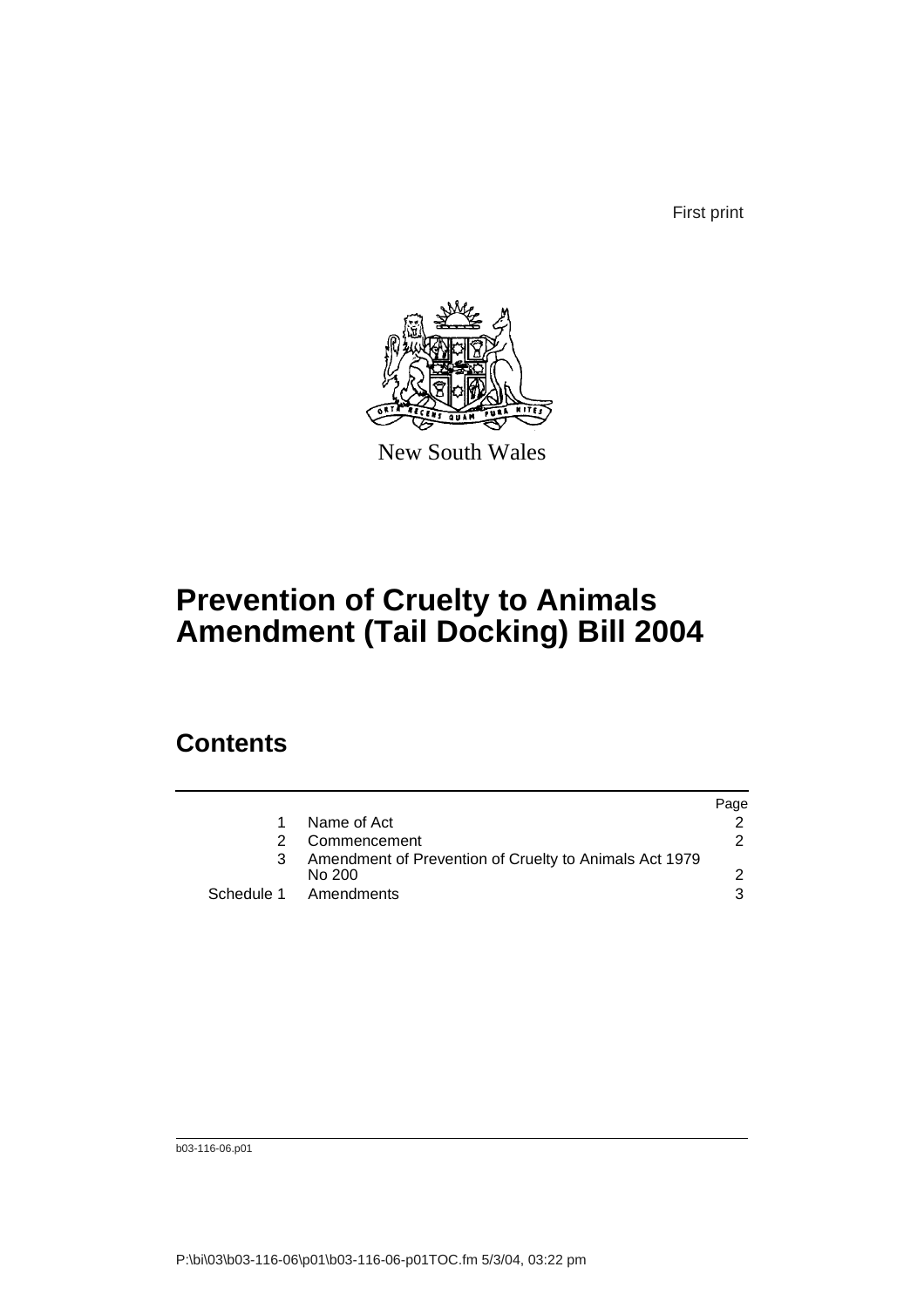#### Prevention of Cruelty to Animals Amendment (Tail Docking) Bill 2004

**Contents** 

Page

Contents page 2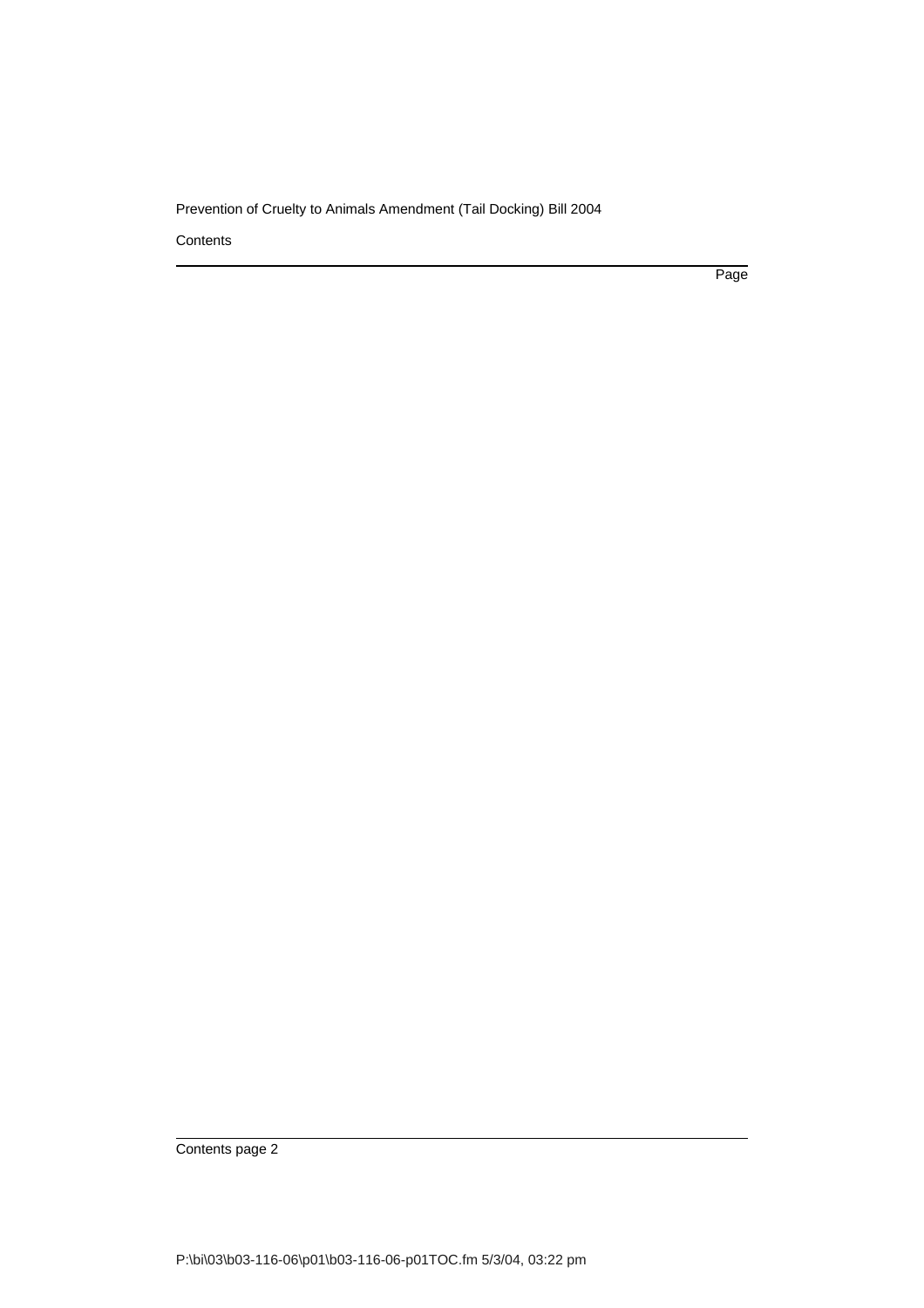

New South Wales

# **Prevention of Cruelty to Animals Amendment (Tail Docking) Bill 2004**

No , 2004

#### **A Bill for**

An Act to amend the *Prevention of Cruelty to Animals Act 1979* with respect to the tail docking of dogs.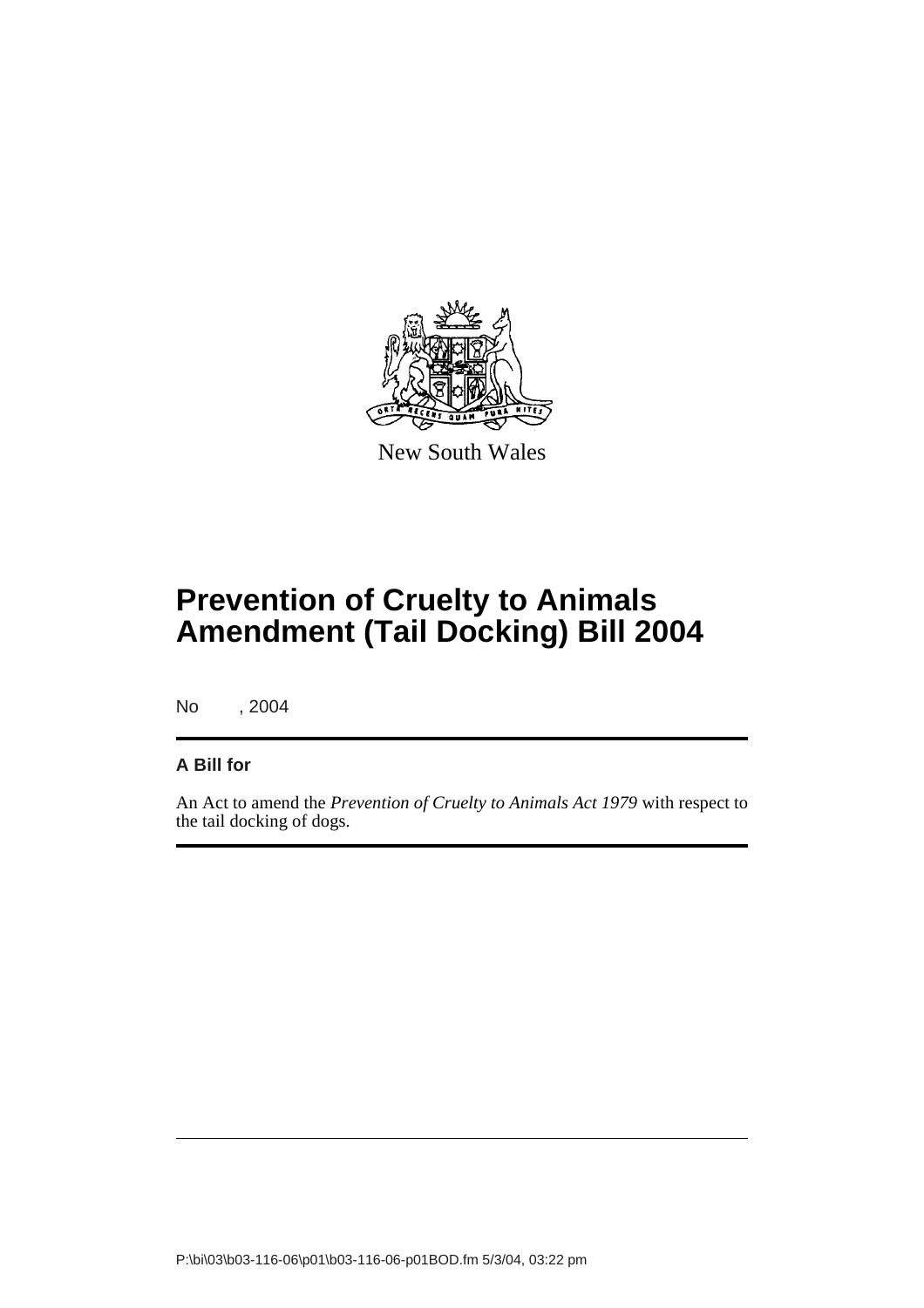<span id="page-5-2"></span><span id="page-5-1"></span><span id="page-5-0"></span>

| The Legislature of New South Wales enacts: |                                                                                        |                     |
|--------------------------------------------|----------------------------------------------------------------------------------------|---------------------|
| 1                                          | <b>Name of Act</b>                                                                     | 2                   |
|                                            | This Act is the Prevention of Cruelty to Animals Amendment (Tail<br>Docking) Act 2004. | 3<br>$\overline{4}$ |
| $\mathbf{2}$                               | <b>Commencement</b>                                                                    | 5                   |
|                                            | This Act commences on a day to be appointed by proclamation.                           | 6                   |
| 3                                          | Amendment of Prevention of Cruelty to Animals Act 1979 No 200                          | $\overline{7}$      |
|                                            | The Prevention of Cruelty to Animals Act 1979 is amended as set out<br>in Schedule 1.  | 8<br>9              |